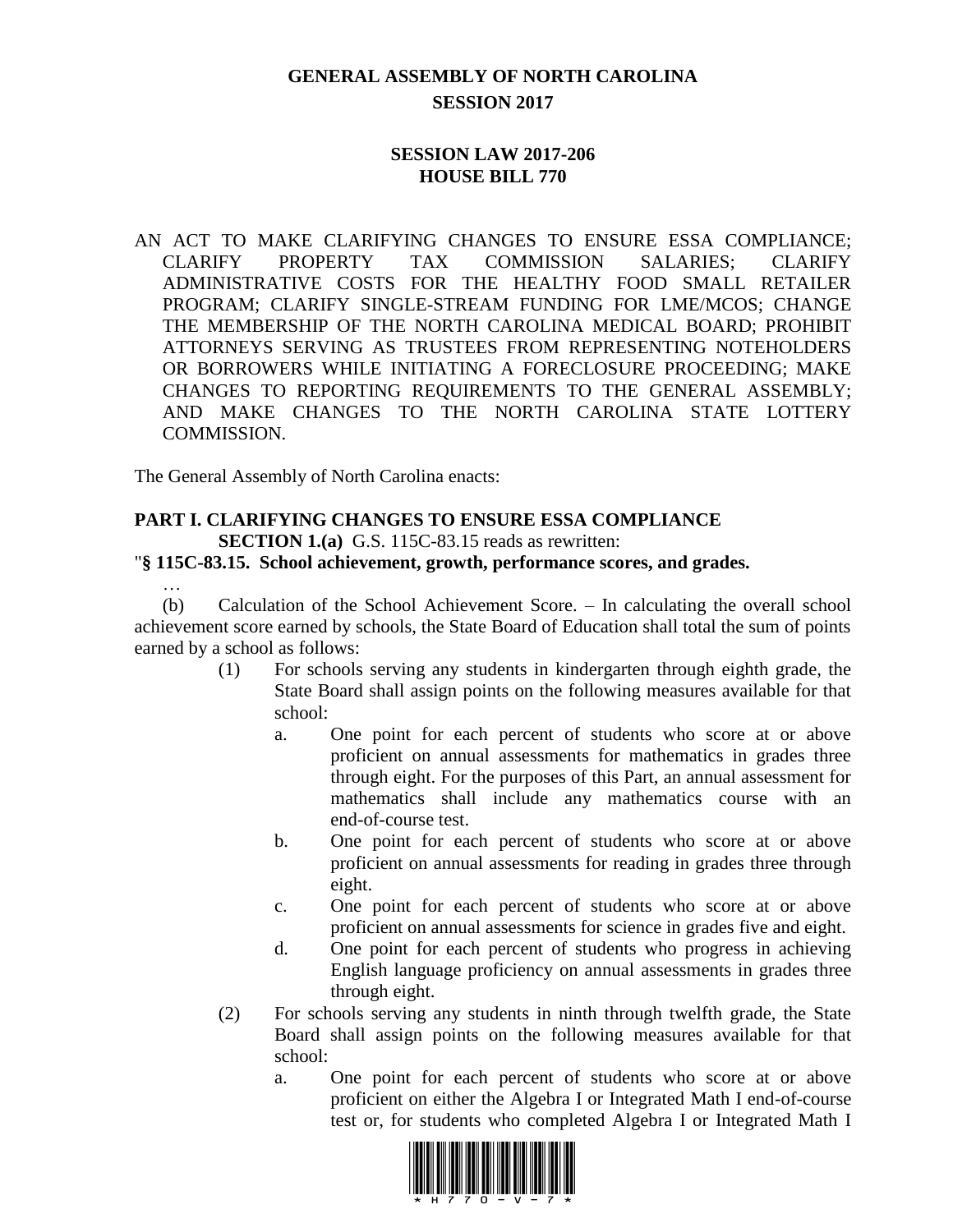before ninth grade, another mathematics course with an end-of-course test.

- b. One point for each percent of students who score at or above proficient on the English II end-of-course test.
- c. One point for each percent of students who score at or above proficient on the Biology end-of-course test.
- d. One point for each percent of students who complete Algebra II or Integrated Math III with a passing grade.
- e. One point for each percent of students who achieve the minimum score required for admission into a constituent institution of The University of North Carolina on a nationally normed test of college readiness.
- f. One point for each percent of students enrolled in Career and Technical Education courses who meet the standard when scoring at Silver, Gold, or Platinum levels on a nationally normed test of workplace readiness.
- g. One point for each percent of students who graduate within four years of entering high school.
- h. One point for each percent of students who progress in achieving English language proficiency.

In calculating the overall school achievement score earned by schools, the State Board of Education shall (i) use a composite approach to weigh the achievement elements based on the number of students measured by any given achievement element and (ii) proportionally adjust the scale to account for the absence of a school achievement element for award of scores to a school that does not have a measure of one of the school achievement elements annually assessed for the grades taught at that school. The overall school achievement score shall be translated to a 100-point scale and used for school reporting purposes as provided in G.S. 115C-12(9)c1., 115C-218.65, 115C-238.66, and 116-239.8.

(c) Calculation of the School Growth Score as a Measure of School Quality and Student Success. Score. – Using EVAAS, the State Board shall calculate the overall growth score earned by schools as a measure of school quality and student success. schools. In calculating the total growth score earned by schools, the State Board of Education shall weight student growth on the achievement indicators measures as provided in subsection (b) of this section that have available growth values. values; provided that for schools serving students in grades nine through 12, the growth score shall only include growth values for measures calculated under sub-subdivisions a. and b. of subdivision (2) of subsection (b) of this section. The numerical values used to determine whether a school has met, exceeded, or has not met expected growth shall be translated to a 100-point scale and used for school reporting purposes as provided in G.S. 115C-12(9)c1., 115C-218.65, 115C-238.66, and 116-239.8.

## **SECTION 1.(b)** G.S. 115C-83.16 reads as rewritten:

### "**§ 115C-83.16. School performance indicators for the purpose of compliance with federal law.**

(a) The State Board of Education shall use the school performance scores and grades as calculated under G.S. 115C-83.15 to satisfy the federal requirement under the Elementary and Secondary Education Act of 1965, as amended by the Every Student Succeeds Act (ESSA), P.L. 114-95, to meaningfully differentiate the performance of schools on an annual basis. The State Board shall weigh the measures in accordance with the requirements of G.S. 115C-83.15. For the purpose of compliance with federal law, the indicators shall be defined as follows:

> (1) For schools serving any students in kindergarten through eighth grade, the State Board shall define the indicators as follows:

…."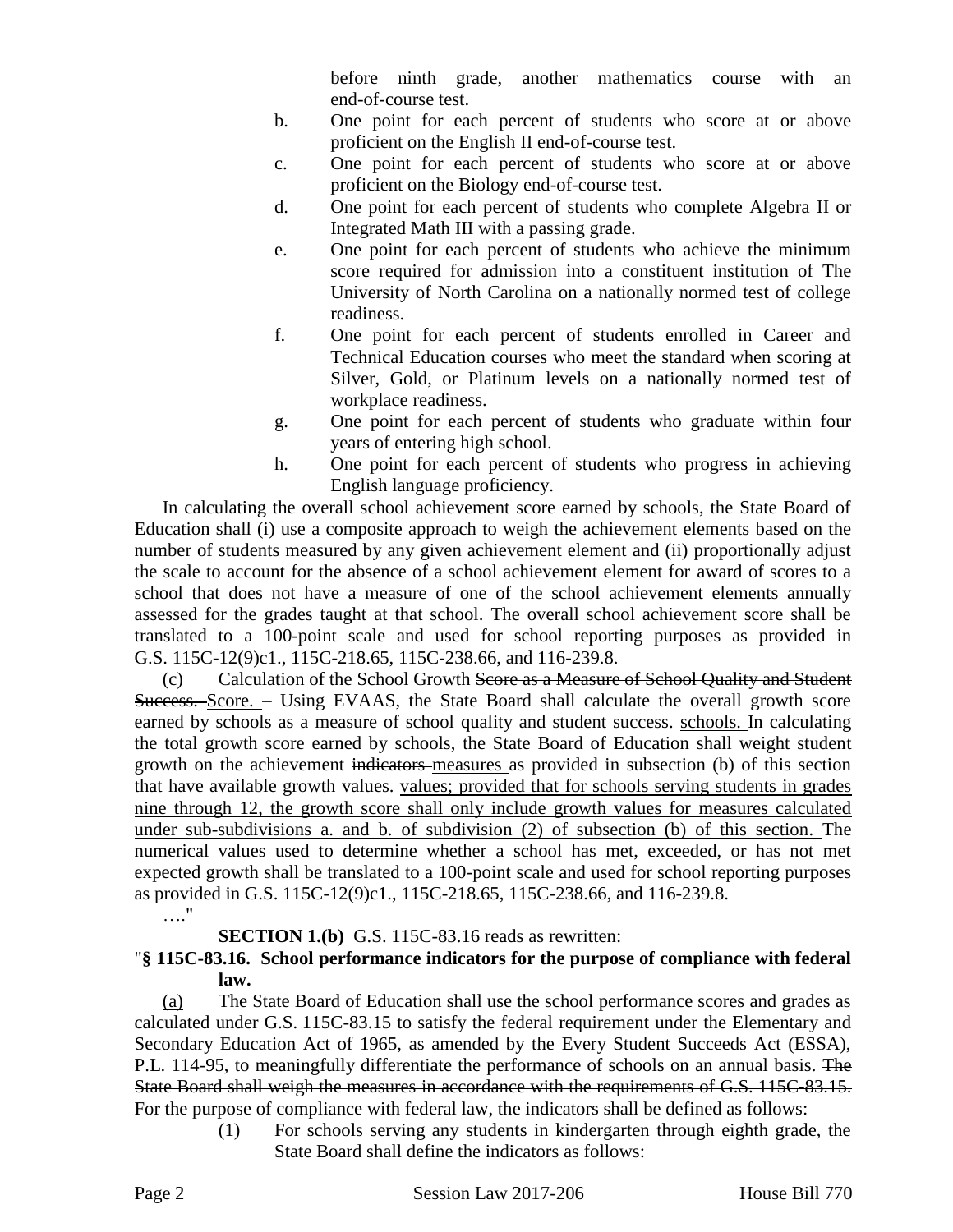- a. Academic indicators.
	- 1. The academic achievement indicator shall include the following measures:
		- I. Proficiency on annual assessments for mathematics in grades three through eight.
		- II. Proficiency on annual assessments for reading in grades three through eight.
	- 2. The other academic indicator shall include the following measures:
		- I. Proficiency on annual assessments for science in grade five.
		- II. Proficiency on annual assessments for science in grade eight.
	- 3. The English language proficiency indicator shall be the percentage of students who progress in achieving English language proficiency on annual assessments in grades three through eight.
- b. School quality and student success indicator. The measure of school quality and student success shall be the growth score earned by schools.
- (2) For schools serving any students in ninth through twelfth grade, the State Board shall define the indicators as follows:
	- a. Academic indicators.
		- 1. The academic achievement indicator shall include the following measures:
			- I. Proficiency on either the Algebra I or Integrated Math I end-of-course test or, for students who completed Algebra I or Integrated Math I before ninth grade, another mathematics course with an end-of-course test.
			- II. Proficiency on the English II end-of-course test.
			- III. The growth score earned by schools.
		- 2. The other academic indicator shall include the following measures:
			- I. Proficiency on the Biology end-of-course test.
			- II. The percentage of students who complete Algebra II or Integrated Math III with a passing grade.
			- III. The percentage of students who achieve the minimum score required for admission into a constituent institution of The University of North Carolina on a nationally normed test of college readiness.
			- IV. The percentage of students enrolled in Career and Technical Education courses who meet the standard when scoring at Silver, Gold, or Platinum levels on a nationally normed test of workplace readiness.
		- 3. The graduation rate indicator shall be the percentage of students who graduate within four years of entering high school.
		- 4. The English language proficiency indicator shall be the percentage of students who progress in achieving English language proficiency.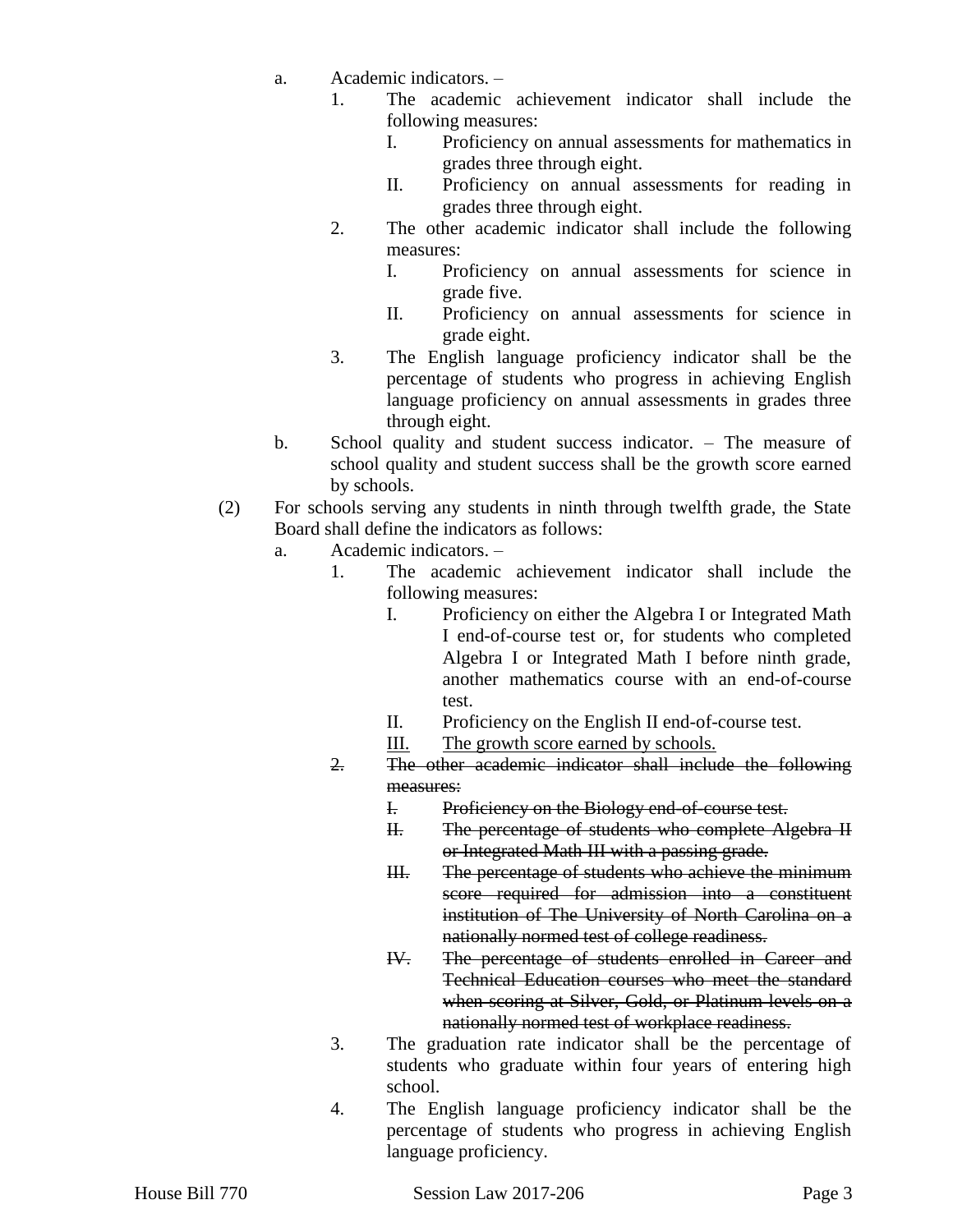- b. School quality and student success indicator. The measure of school quality and student success shall be the growth score earned by schools. The school quality and student success indicator shall be made up of the following measures:
	- 1. Proficiency on the Biology end-of-course test.
	- 2. The percentage of students who complete Algebra II or Integrated Math III with a passing grade.
	- 3. The percentage of students who achieve the minimum score required for admission into a constituent institution of The University of North Carolina on a nationally normed test of college readiness.
	- 4. The percentage of students enrolled in Career and Technical Education courses who meet the standard when scoring at Silver, Gold, or Platinum levels on a nationally normed test of workplace readiness.

(b) Notwithstanding subsection (a) of this section and only for the purpose of conforming with ESSA, the State Board may label measures as indicators different from those described in subsection (a) of this section; provided that each measure shall be calculated in accordance with the requirements of G.S. 115C-83.15."

**SECTION 1.(c)** This section is effective when it becomes law and applies beginning with the 2017-2018 school year.

# **PART II. CLARIFY PROPERTY TAX COMMISSION SALARIES**

**SECTION 2.(a)** G.S. 105-288(d) reads as rewritten:

# "**§ 105-288. Property Tax Commission.**

…

(d) Expenses. – The members of the Property Tax Commission shall receive travel and subsistence expenses in accordance with G.S. 138-5 and a salary as provided for by the Commission when hearing cases, meeting to decide cases, and attending training or continuing education classes on property taxes or judicial procedure. The members of the Property Tax Commission whose salaries or any portion of whose salaries are paid from State funds shall not receive travel and subsistence expenses, in accordance with G.S. 138-5(f), but shall receive a salary as provided for by the Commission under this subsection. The Secretary of Revenue shall supply all the clerical and other services required by the Commission. All expenses of the Commission and the Department of Revenue in performing the duties enumerated in this Article shall be paid as provided in G.S. 105-501."

**SECTION 2.(b)** This section is effective when it becomes law and applies retroactively to expenses of the Property Tax Commission incurred on or after April 1, 2017.

# **PART III. CLARIFY ADMINISTRATIVE COSTS FOR THE HEALTHY FOOD SMALL RETAILER PROGRAM**

**SECTION 3.(a)** Section 12.5(a) of S.L. 2017-57 reads as rewritten:

"**SECTION 12.5.(a)** The funds appropriated by this act for the Healthy Food/Small Retailer program shall be used to continue a program to reimburse small food retailers for expenditures related to enhancing access to healthy foods in areas that qualify as food desert zones according to the Economic Research Service of the United States Department of Agriculture. For the purposes of this section, a small food retailer is defined as a business that is a small retail outlet, including corner stores, convenience stores, cooperatives, and bodegas, of no more than 3,000 heated square feet that sells a limited selection of foods and other products. Funds may be used to reimburse small food retailers for the purchase and installation of refrigeration equipment, display shelving, and other equipment necessary for stocking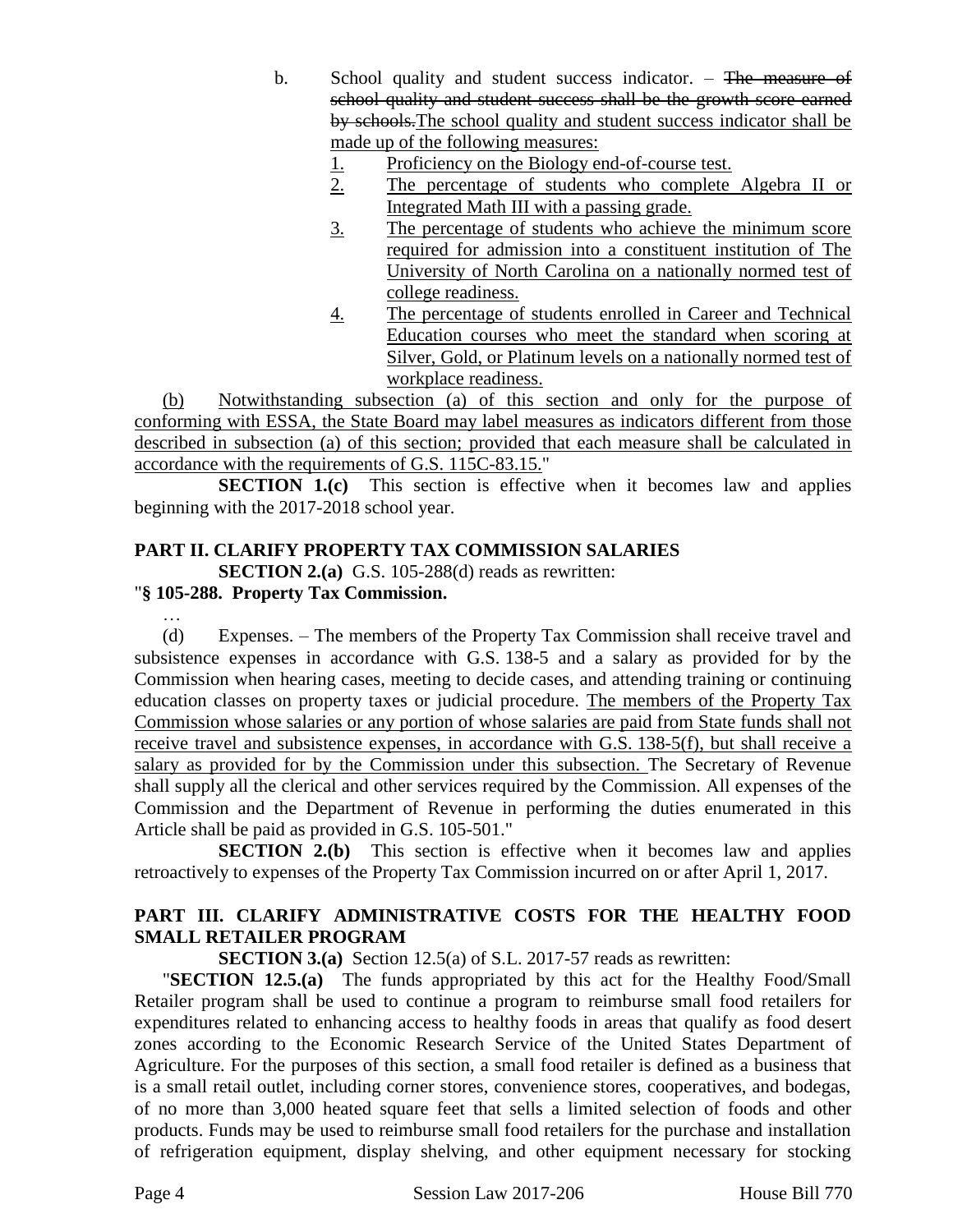nutrient-dense foods, including fresh vegetables and fruits, whole grains, nuts, seeds, beans and legumes, low-fat dairy products, lean meats, and seafood. The Department may retain up to ten percent (10%) of the funds allocated pursuant to this section for administrative costs associated with the healthy food small retailer program."

**SECTION 3.(b)** This section becomes effective July 1, 2017.

#### **PART IV. CLARIFY SINGLE-STREAM FUNDING FOR LME/MCOS**

**SECTION 4.(a)** Section 11F.2(b) of S.L. 2017-57 reads as rewritten:

"**SECTION 11F.2.(b)** The DMH/DD/SAS is directed to reduce its allocation for single-stream funding by thirty-one million four hundred eighty-seven thousand three hundred sixty-six dollars (\$31,487,366) in recurring funds and by fifty-five million four hundred fifty-four thousand nine hundred twenty-three dollars (\$55,454,923) in nonrecurring funds for the 2017-2018 fiscal year and by thirty-six million two thousand eight hundred fifty-four dollars (\$36,002,854) in recurring funds and by fifty-four million six hundred five thousand eight hundred twenty-three dollars (\$54,605,823) in nonrecurring funds for the 2018-2019 fiscal year.

The DMH/DD/SAS shall allocate these recurring and nonrecurring reductions for single-stream funding among the LME/MCOs as follows:

|                                        | FY 2017-2018                | FY 2018-2019                                            |
|----------------------------------------|-----------------------------|---------------------------------------------------------|
| <b>Alliance Behavioral Healthcare</b>  |                             |                                                         |
| Recurring                              | $(*6,836,920)(\$7,468,941)$ | $(*9,448,259)(\$10,226,331)$                            |
| Nonrecurring                           | $(*8,231,710)(\$8,478,129)$ | $(*9,149,477)(\$9,357,813)$                             |
| <b>Cardinal Innovations Healthcare</b> |                             |                                                         |
| Recurring                              | $(*6,786,444)(\$7,413,799)$ | $(*9,326,550)(\$10,120,076)$                            |
| Nonrecurring                           |                             | $($14,078,868)($14,500,322) ($15,685,591)($16,075,545)$ |
| Eastpointe                             |                             |                                                         |
| Recurring                              | $(*1,256,185)(\$1,372,311)$ | $(*1,978,540)(\$2,116,105)$                             |
| Nonrecurring                           | $(*5,463,292)(\$5,626,836)$ | $(*5,576,099)(\$5,721,407)$                             |
| Partners Behavioral Health Management  |                             |                                                         |
| Recurring                              | $(*5,172,345)(\$2,739,719)$ | $(*5,314,232)(\$2,912,599)$                             |
| Nonrecurring                           | $(*8,104,130)(\$6,686,675)$ | $(*7,477,787)(\$6,356,282)$                             |
| Sandhills Center                       |                             |                                                         |
| Recurring                              | $(*6,795,867)(\$7,424,094)$ | $(*7,996,922)(\$8,607,466)$                             |
| Nonrecurring                           | $(*8,534,756)(\$8,790,246)$ | $(*8,250,223)(\$8,431,511)$                             |
| <b>Trillium Health Resources</b>       |                             |                                                         |
| Recurring                              | $(*3,056,342)(\$3,338,878)$ | $(*79,709)(\$33,869)$                                   |
| Nonrecurring                           | $(*5,488,067)(\$5,652,353)$ | $(*3,067,562)(\$3,126,486)$                             |
| Vaya Health                            |                             |                                                         |
| Recurring                              | $(*1,583,263)(\$1,729,624)$ | $(*1,858,642)(\$1,986,408)$                             |
| Nonrecurring                           | $(*5,554,100)(\$5,720,363)$ | $(*5,399,084)(\$5,536,779)$                             |
| <b>TOTALS</b>                          |                             |                                                         |
| <b>Recurring</b>                       |                             | $(\$31,487,366)$<br>$(\$36,002,854)$                    |
| <b>Nonrecurring</b>                    |                             | $(\$55,454,923)$<br>$(\$54,605,823)$                    |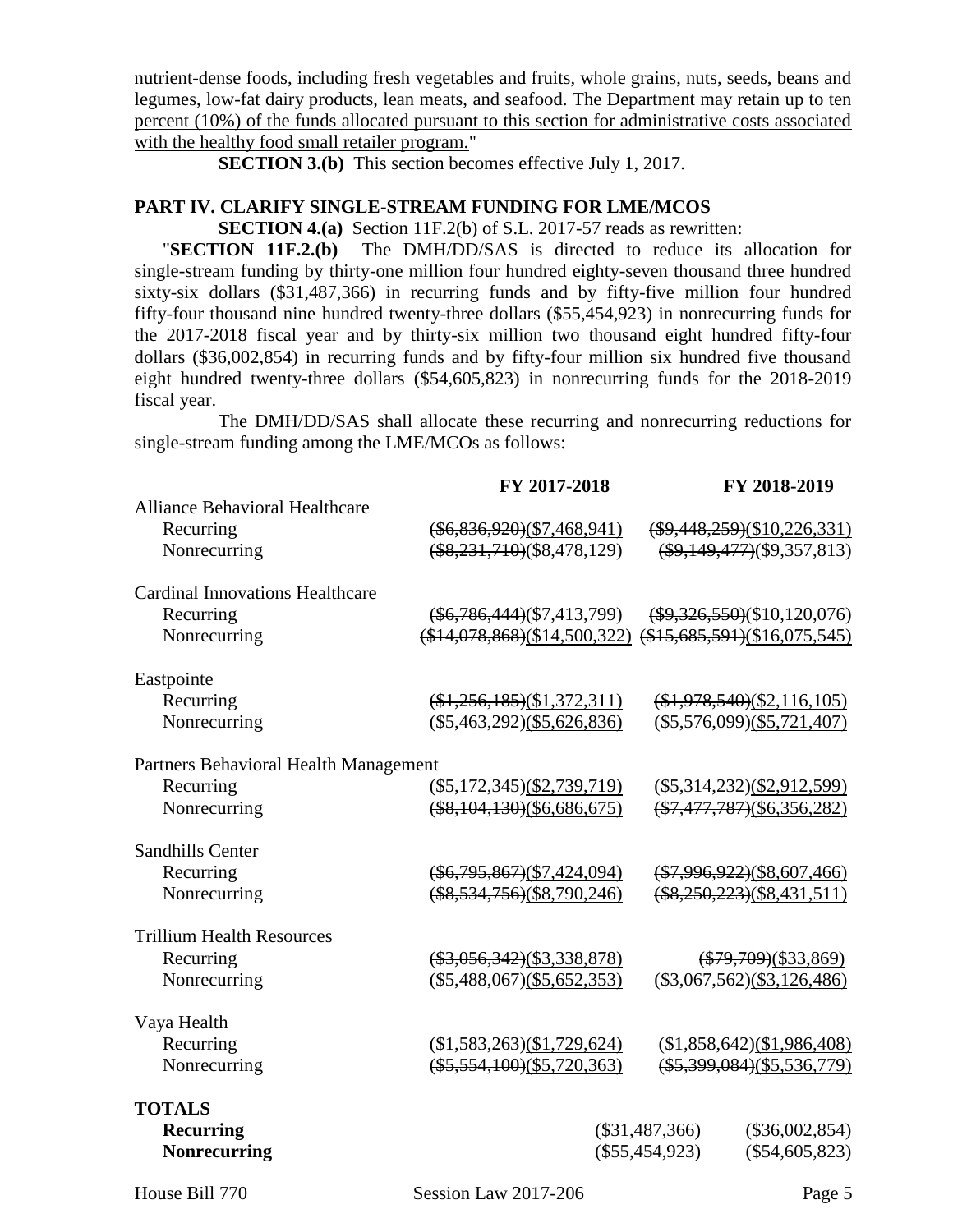By March 1, 2018, the Secretary of Health and Human Services shall submit to the Joint Legislative Oversight Committee on Health and Human Services and the Fiscal Research Division a proposal for any adjustments to the specified recurring reductions among the LME/MCOs for future fiscal years. The proposal must include a detailed explanation supporting any proposed changes.

During each year of the 2017-2019 fiscal biennium, each LME/MCO shall offer at least the same level of service utilization as during the 2014-2015 fiscal year across the LME/MCO's catchment area. This requirement shall not be construed to require LME/MCOs to authorize or maintain the same level of services for any specific individual whose services were paid for with single-stream funding. Further, this requirement shall not be construed to create a private right of action for any person or entity against the State of North Carolina or the Department of Health and Human Services or any of its divisions, agents, or contractors and shall not be used as authority in any contested case brought pursuant to Chapter 108C or 108D of the General Statutes."

**SECTION 4.(b)** This section becomes effective July 1, 2017.

## **PART V. CHANGE MEMBERSHIP OF MEDICAL BOARD**

**SECTION 5.(a)** G.S. 90-2 reads as rewritten:

## "**§ 90-2. Medical Board.**

(a) There is established the North Carolina Medical Board to regulate the practice of medicine and surgery for the benefit and protection of the people of North Carolina. The Board shall consist of 13 members.

- (1) Seven of the members shall be duly licensed physicians recommended by the Review Panel and appointed by the Governor as set forth in G.S. 90-3.
- (2) The remaining six Four members shall all be appointed by the Governor as follows:
	- a. One shall be a duly licensed physician who is a doctor of osteopathy or a full-time faculty member of one of the medical schools in North Carolina who utilizes integrative medicine in that person's clinical practice or a member of The Old North State Medical Society. This Board position shall not be subject to recommendations of the Review Panel pursuant to G.S. 90-3.
	- b. Three shall be public members, and these Board positionsOne shall be a public member, and this Board position shall not be subject to recommendations recommendation of the Review Panel pursuant to G.S. 90-3. A public member shall not be a health care provider nor the spouse of a health care provider. For the purpose of Board membership, "health care provider" means any licensed health care professional, agent or employee of a health care institution, health care insurer, health care professional school, or a member of any allied health profession. For purposes of this section, a person enrolled in a program as preparation to be a licensed health care professional or an allied health professional shall be deemed a health care provider. For purposes of this section, any person with significant financial interest in a health service or profession is not a public member.
	- c. One shall be a physician assistant as defined in G.S. 90-18.1 as recommended by the Review Panel pursuant to G.S. 90-3.
	- d. One shall be a nurse practitioner as defined in G.S. 90-18.2 as recommended by the Review Panel pursuant to G.S. 90-3.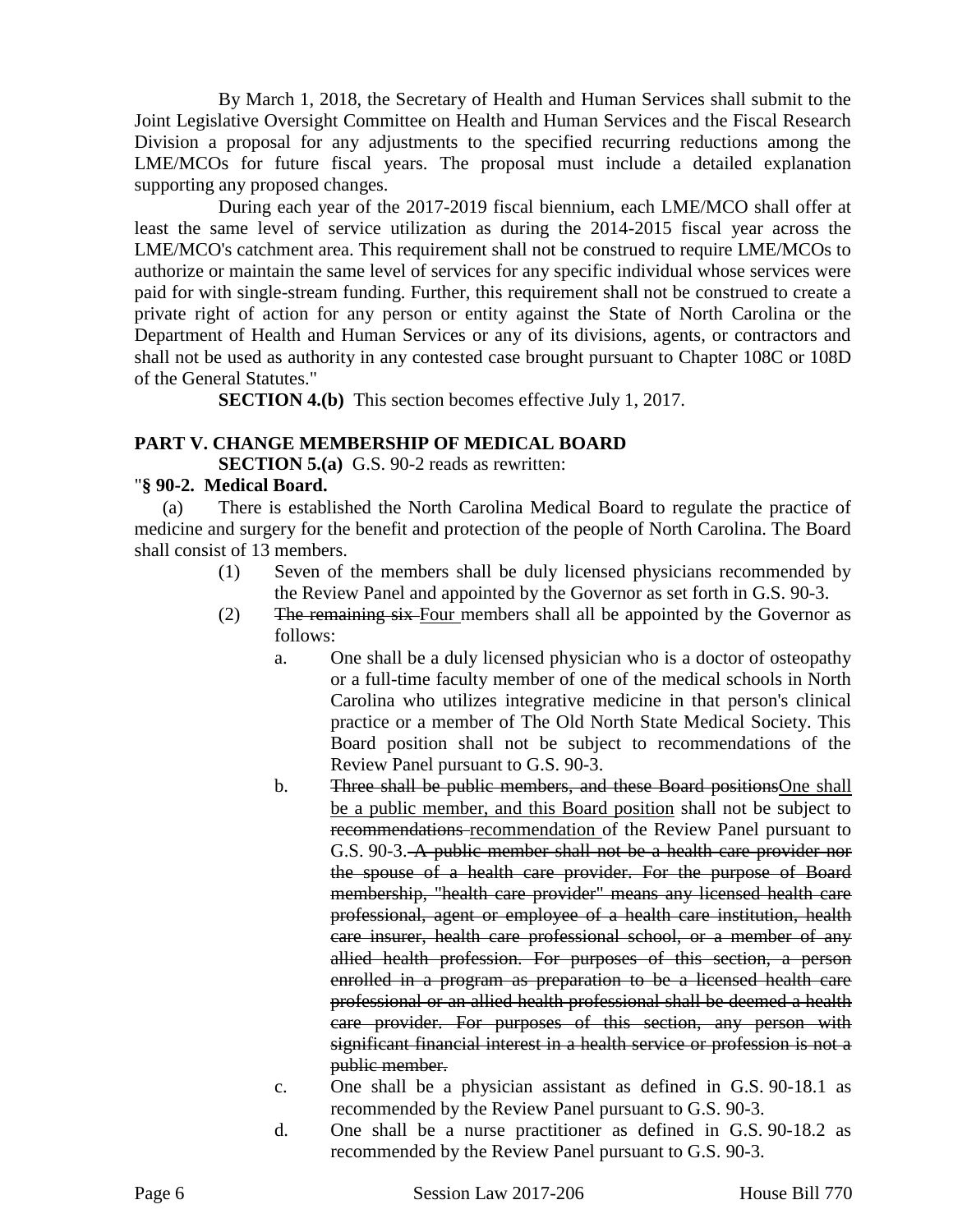(3) Two public members appointed by the General Assembly in accordance with G.S. 120-121, one upon recommendation of the Speaker of the House of Representatives and one upon the recommendation of the President Pro Tempore of the Senate.

(a1) Each appointing and nominating authority shall endeavor to see, insofar as possible, that its appointees and nominees to the Board reflect the composition of the State with regard to gender, ethnic, racial, and age composition.

(b) No member shall serve more than two complete three-year terms in a lifetime, except that each member shall serve until a successor is chosen and qualifies.

(b1) A public member appointed pursuant to sub-subdivision (a)(2)b. and subdivision (a)(3) of this section shall not be a health care provider nor the spouse of a health care provider. For the purpose of Board membership, "health care provider" means any licensed health care professional, agent, or employee of a health care institution, health care insurer, health care professional school, or a member of any allied health profession. For purposes of this section, a person enrolled in a program as preparation to be a licensed health care professional or an allied health professional shall be deemed a health care provider. For purposes of this section, any person with significant financial interest in a health service or profession is not a public member.

(c) Repealed by Session Laws 2003-366, s. 1, effective October 1, 2003.

(d) Any member of the Board may be removed from office by the Governor for good cause shown. Any vacancy in the physician, physician assistant, or nurse practitioner membership of the Board shall be filled for the period of the unexpired term by the Governor from a list submitted by the Review Panel pursuant to G.S. 90-3 except as provided in G.S. 90-2(a)(2)a. Any vacancy in the public membership of the Board shall be filled by the Governor appropriate appointing authority for the unexpired term.

(e) The North Carolina Medical Board shall have the power to acquire, hold, rent, encumber, alienate, and otherwise deal with real property in the same manner as any private person or corporation, subject only to approval of the Governor and the Council of State as to the acquisition, rental, encumbering, leasing, and sale of real property. Collateral pledged by the Board for an encumbrance is limited to the assets, income, and revenues of the Board."

**SECTION 5.(b)** For the term of the public member appointed by the Governor expiring in 2017, that member shall be appointed by the General Assembly upon the recommendation of the Speaker of the House of Representatives, in accordance with G.S. 120-121. For the term of the public member appointed by the Governor expiring in 2018, that member shall be appointed by the General Assembly upon the recommendation of the President Pro Tempore of the Senate, in accordance with G.S. 120-121. As terms expire thereafter or as vacancies occur prior to the expiration of a term, the members on the Medical Board shall be appointed in accordance with G.S. 90-2, as amended by this act.

**SECTION 5.(c)** This section is effective when it becomes law and applies to vacancies occurring after June 30, 2017.

### **PART VI. PROHIBIT ATTORNEYS SERVING AS TRUSTEES FROM REPRESENTING NOTEHOLDERS OR BORROWERS WHILE INITIATING A FORECLOSURE PROCEEDING**

**SECTION 6.** G.S. 45-10 reads as rewritten:

#### "**§ 45-10. Substitution of trustees in mortgages and deeds of trust.**

(a) In addition to the rights and remedies now provided by law, the holders or owners of a majority in amount of the indebtedness, notes, bonds, or other instruments evidencing a promise or promises to pay money and secured by mortgages, deeds of trust, or other instruments conveying real property, or creating a lien thereon, noteholders may, in their discretion, substitute a trustee whether the trustee then named in the instrument is the original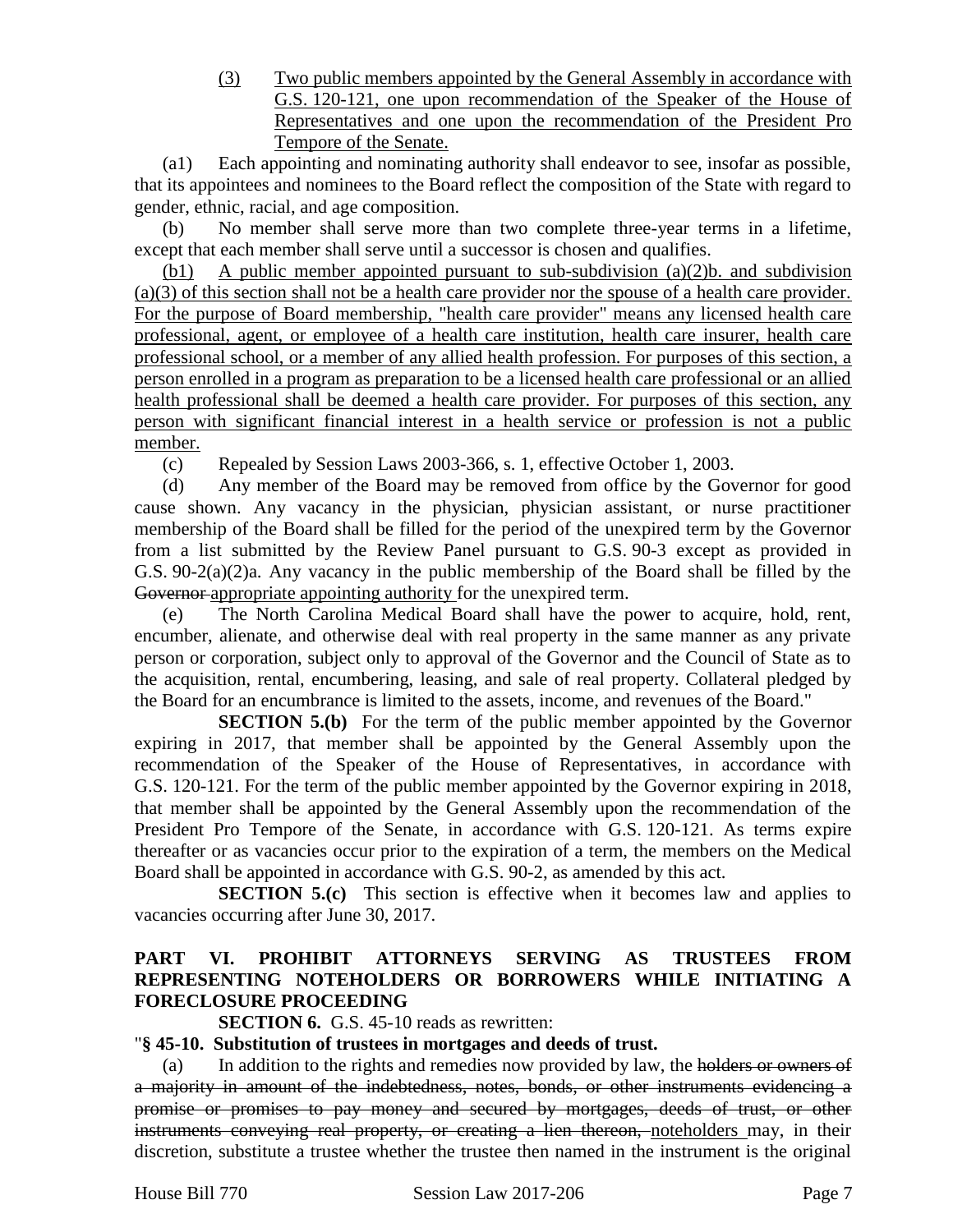or a substituted trustee or a holder or owner of any or all of the obligations secured thereby, by the execution of a written document properly recorded pursuant to Chapter 47 of the North Carolina General Statutes. An attorney who serves as the trustee or substitute trustee shall not represent either the noteholders or the interests of the borrower while initiating a foreclosure proceeding. Notwithstanding this restriction, an attorney may serve as the trustee in a foreclosure proceeding while simultaneously representing the noteholders on unrelated matters and others within the attorney's firm may also continue to represent the noteholders on unrelated matters. Additionally, an attorney who has as trustee initiated a foreclosure proceeding may resign as trustee after the foreclosure is contested and act as counsel to the noteholders.

(d) In this section, the term "noteholders" means the holders or owners of a majority in the amount of the indebtedness, notes, bonds, or other instruments evidencing a promise to pay money and secured by mortgages, deeds of trust, or other instruments conveying real property, or creating a lien thereon."

# **PART VII. CHANGES TO REPORTING REQUIREMENTS TO THE GENERAL ASSEMBLY**

**SECTION 7.(a)** Section 7.18(b) of S.L. 2008-107 is repealed.

**SECTION 7.(b)** Section 31.7(b) of S.L. 2015-241 reads as rewritten:

- "**SECTION 31.7.(b)** Reporting. The following reports are required:
	- (1) By October 1, 2015, October 15, 2017, and every six months thereafter, each State agency shall report on the status of agency capital projects to the Joint Legislative Commission on Governmental Operations.
	- (2) By October 1, 2015, October 15, 2017, and quarterly thereafter, each State agency shall report on the status of agency capital projects to the Fiscal Research Division of the General Assembly and to the Office of State Budget and Management."

# **PART VIII. NORTH CAROLINA STATE LOTTERY COMMISSION CHANGES**

**SECTION 8.** G.S. 18C-112(a) reads as rewritten:

"(a) Of the members of the Commission appointed by the Governor, at least one member shall have a minimum of five years' experience in law enforcement. Notwithstanding subsection (e) of this section, a member serving in this slot may be an elected law enforcement official."

## **PART IX. EFFECTIVE DATE**

…